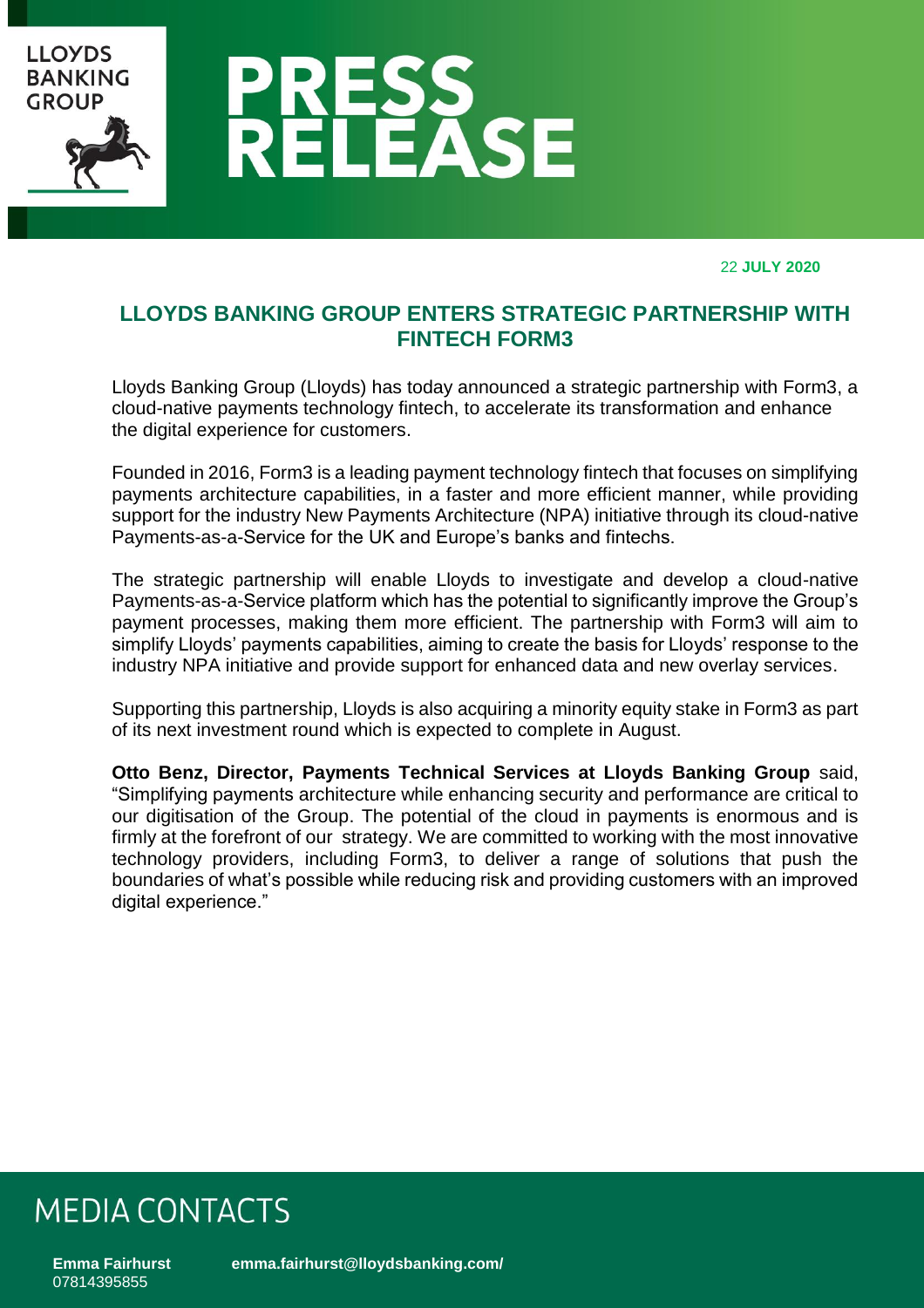

**Michael Mueller, CEO at Form3** commented, "We believe this is an opportunity to support Lloyds' transformation using our rapidly evolving technology. The partnership is breaking new ground in collaboration by enabling Lloyds to utilise best in class software built to harness the unique properties of the cloud."

Lloyds will continue to look at further investment opportunities to help accelerate the delivery of its ambitious transformation programme. This year the Group has announced partnerships with Google Cloud and Microsoft, including the development of Microsoft Managed Desktop, as part of its commitment to transform for success in a digital world.

#### **ENDS**

#### **Notes to editors**

Lloyds Banking Group is the largest digital bank in the UK, with circa 16.9 million customers actively managing their account online and 11.5 million on mobile.

The transformation of the Group is linked to its purpose of helping Britain prosper, and will demonstrate its expertise as the UK's largest digital bank through its brands.

#### **About Form3**

Form3 is an award-winning, cloud-native payments platform connecting customers to the universe of payment schemes from a single API, enabling their users to move money freely in a truly real-time payments experience.

Their customers include UK, European and US banks, payment institutions, card payment processors and licensed Fintechs, including Tier1 global brands.

Form3 is regularly ranked in the Top European Fintechs to watch by Sifted and Fintech 50 and named as the Best Digital Innovation by Bobsguide 2019 and runner up in British Bank Awards for Best Technology Partner 2020.

## **MEDIA CONTACTS**

**Emma Fairhurst [emma.fairhurst@lloydsbanking.com/](mailto:emma.fairhurst@lloydsbanking.com/)** 07814395855